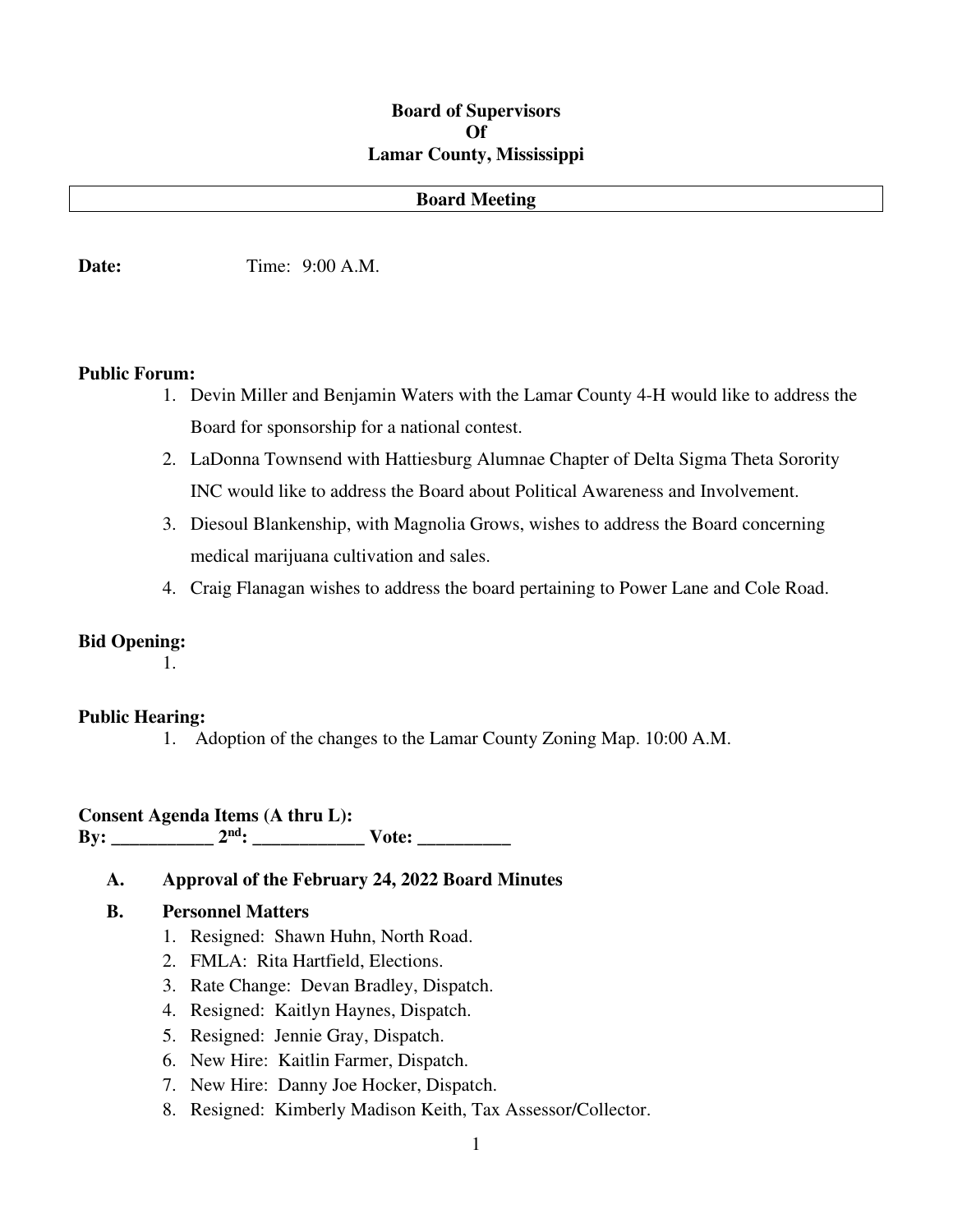- 9. New Hire: Russell "R.L." Hilburn, South Road.
- 10. Resigned: Monty Dyar, South Road.
- 11. FMLA: Jodi Smith, Reappraisal/Mapping.
- 12. Resigned: Jason Juneau, South Road.
- 13. New Hire: Lloyd David Altom, South Road.

### **C. Road Department Matters**

- 1. Approval to accept the reverse auction bid of \$64,918.17 from Southern States Utility for a Peerless Walking Floor.
- 2. Approval to purchase a Peerless Walking Floor at \$64,918.17 from Southern States Utility.
- 3. Approval to set the speed limit on Rankin Road to 25 mph per recommendation of the Road Manager.

## **D. Bids and Claims**

- 1. Approval to pay Diversified Companies, LLC \$4,274.25 for mailing of certified landowner letters.
- 2. Approval of Contract for Grant Writing Services from Linda J. Foley.
- 3. Approval of contractor estimate #4 for the Lamar County Fire Training Facility to Codaray Construction in the amount \$79,016.09.
- 4. Approval of dispatcher Cassie Dyess to attend the Crimes in Progress in Brookhaven, MS on March 11, 2022. Costs are reimbursable by Standards and Training.
- 5. Approval to pay lawful expenses for Tara Coggins to attend the ASFPM (Association of State Floodplain Managers) national conference being held in Orlando, FL from May 14- 20, 2022.
- 6. Approval to advertise county resources in accordance with Mississippi Code §17-3-1 in the amount of \$2,500.00 with WMM 12th Annual Golf Tournament on May 16, 2022; to be paid equally from each district.
- 7. Agreement between the Lamar County Republican Executive Committee and Lamar County Election Commission/Circuit Clerk to assist in conducting Primary Elections in accordance with applicable law.
- 8. Agreement between the Lamar County Democratic Executive Committee and Lamar County Election Commission/Circuit Clerk to assist in conducting Primary Elections in accordance with applicable law.
- 9. Approval for Board President to sign engagement letter with Butler Snow for the FY 2021 continuing disclosure submission.
- 10. Approval to advertise county resources in accordance with Mississippi Code §17-3-1 in the amount of  $$700.00$  with the  $2<sup>nd</sup>$  Annual Kids Hub Classic Golf Tournament on April 14, 2022. To be paid from Funds 014 and 015, District 4 and 5 Parks and Recreation.
- 11. Approval of Board Order obligating up to \$10M ARP funds towards General Fund Payroll.
- 12. Receive and enter Court Order accepting the resignation of Deputy Court Administrator, Francis Stuart.
- 13. Receive and enter Court Order appointing Deputy Court Administrator, Leslie Leann Smith.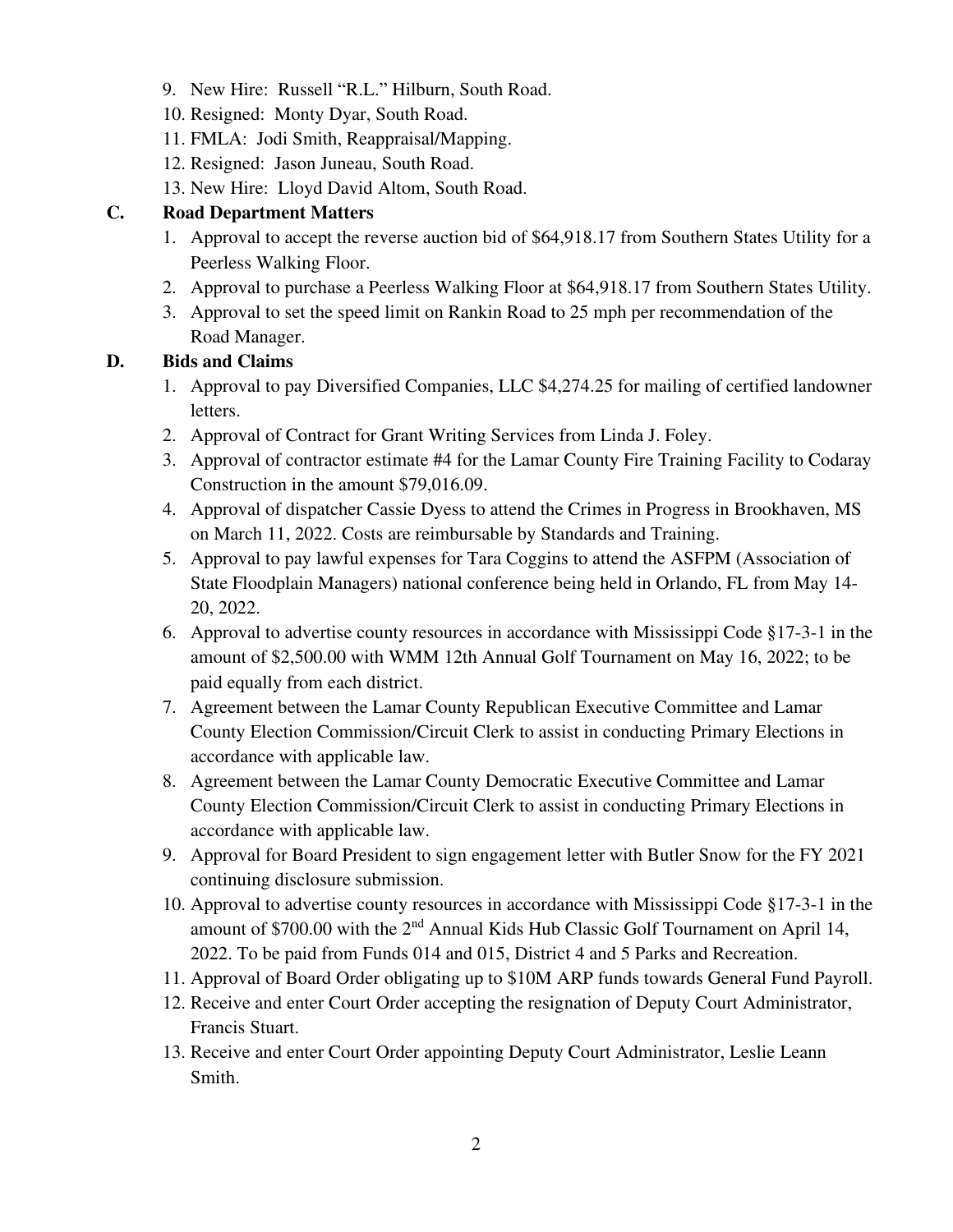- 14. Receive and enter Court Order appointing AOC Court Reporter Pro Tempore, Debbie Williams.
- 15. Receive and enter Court Order appointing AOC Court Reporter Pro Tempore, Annabelle Wilson.
- 16. Approval to transfer \$83.01 from Planning Department to County Wide Road for work performed by the Road Department.
- 17. Approval to transfer \$298.44 from Fire Coordination to County Wide Road for work performed by the Road Department.
- 18. Approval to transfer \$203.96 from Drug Court to County Wide Road for work performed by the Road Department.
- 19. Approval to transfer \$151.28 from Tax Office to County Wide Road for work performed by the Road Department.
- 20. Approval to transfer \$1,390.13 Parks & Recs/Multi-Purpose to County Wide Road for work performed by the Road Department.
- 21. Approval to transfer \$904.62 from Courthouse Maintenance to County Wide Road for work performed.
- 22. Approval to transfer \$20,879.68 from Sanitation to County Wide Road for work performed by the Road Department.
- 23. Approval to advertise county resources in accordance with Mississippi Code §17-3-1 in the amount of \$1,000.00 with Sumrall Recreational Youth Basketball; to be paid from Fund 015, District 5 Parks and Recreation.

## **E. School Board Matters**

- 1. Order approving rental consideration of the agricultural  $16<sup>th</sup>$  section land lease agreement for Lamar County Board of Supervisors.
- 2. Order approving rental consideration of the residential  $16<sup>th</sup>$  section land lease agreement for Lamar County Board of Supervisors.

# **F. Sheriff Department Matters**

- 1. Rate Change: Shaina Culpepper, Corrections.
- 2. Rate Change: Glenn Woods, Corrections.
- 3. Approval of Officer Nick Purvis to attend the Patrol Rifle School at Columbia Law Enforcement Training Academy on March 14-18, 2022. There will be no cost to the County for this training.
- 4. Approval of payment for Emergency A/C repair to Terry Services, Inc for the replacement of motor starters in AHU #6 and AHU #9 on the roof of the jail.
- 5. Status Change: Adrian Ratliff from Booking Sargent to Shift Lieutenant.
- 6. Status Change: Breanne Neary from Floor Officer to Booking Sargent.
- 7. Status Change: Summer Anderson from Floor Officer to Booking Sargent.
- 8. Status Change: Miles Gay from Coporal to Private/Floor Officer.
- 9. Approval to issue petty cash to Lamar County Sheriff Office in the amount of \$1,000.00.
- 10. Approval of Board President to sign the Project Safe Neighborhood FY19 and FY20 to be used for Project Nola Crime Cameras and Officer Overtime.
- **G. Planning Matters**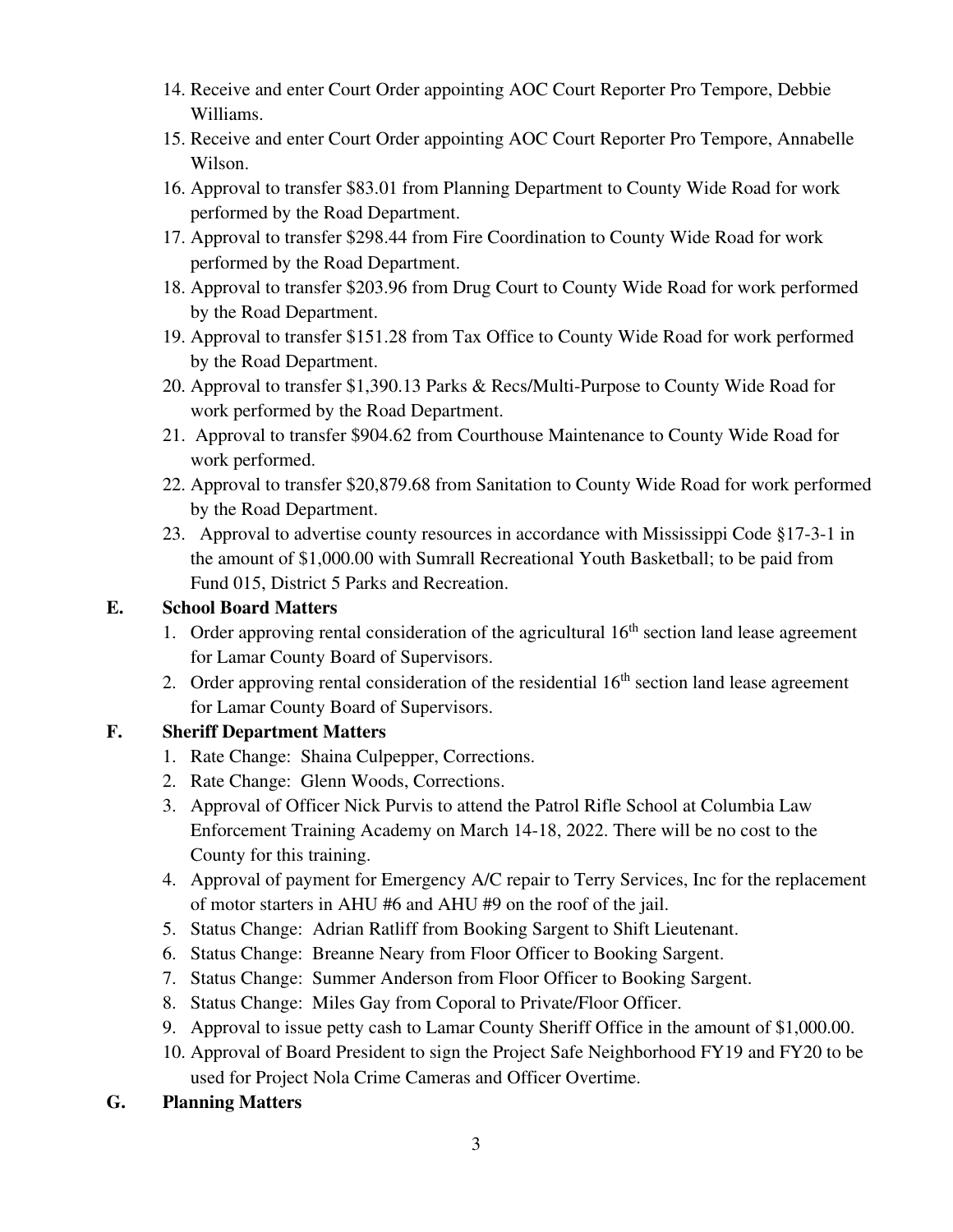1.

## **H. Fairground/Parks & Recreation Matters**

1.

## **I. Fire Coordination Matters**

- 1. Appointment of Chris Potin as Oak Grove Fire Commissioner with term to expire September 30, 2025.
- 2. Appointment of Linda Eaton as Oloh Fire Commissioner with term to expire September 30, 2026.
- 3. Change Board Approval on 1/20/2022 for George Stevens to attend National Volunteer Fire Council Meeting on June 4-6, 2022 and pay hotel expenses to include hotel expenses and registration fee.
- 4. Approval for Board President to sign Penflex Service Agreement and 2021 Sponsor Authorization Form for LOSAP Program.

## **J. Additional Matters**

1.

## **K. Inventory Matters**

- 1. Approval of the attached asset deletion list as submitted and dispose of as indicated on the attached inventory deletion form.
- 2. Approval of the attached asset transfer list as submitted.

#### **L. Tax Collector/Assessor Matters**

- 1. Approval of changes in Assessments per attached as submitted by the Tax Collector/Assessor.
- 2. Approval of changes in Homestead per attached as submitted by the Tax Collector/Assessor.
- 3. Approval of Tax Sale Cancellations per attached as submitted by the Tax Collector/Assessor.
- 4. Approval of the surrender of old vehicle tags per attached as submitted by the Tax Collector/Assessor.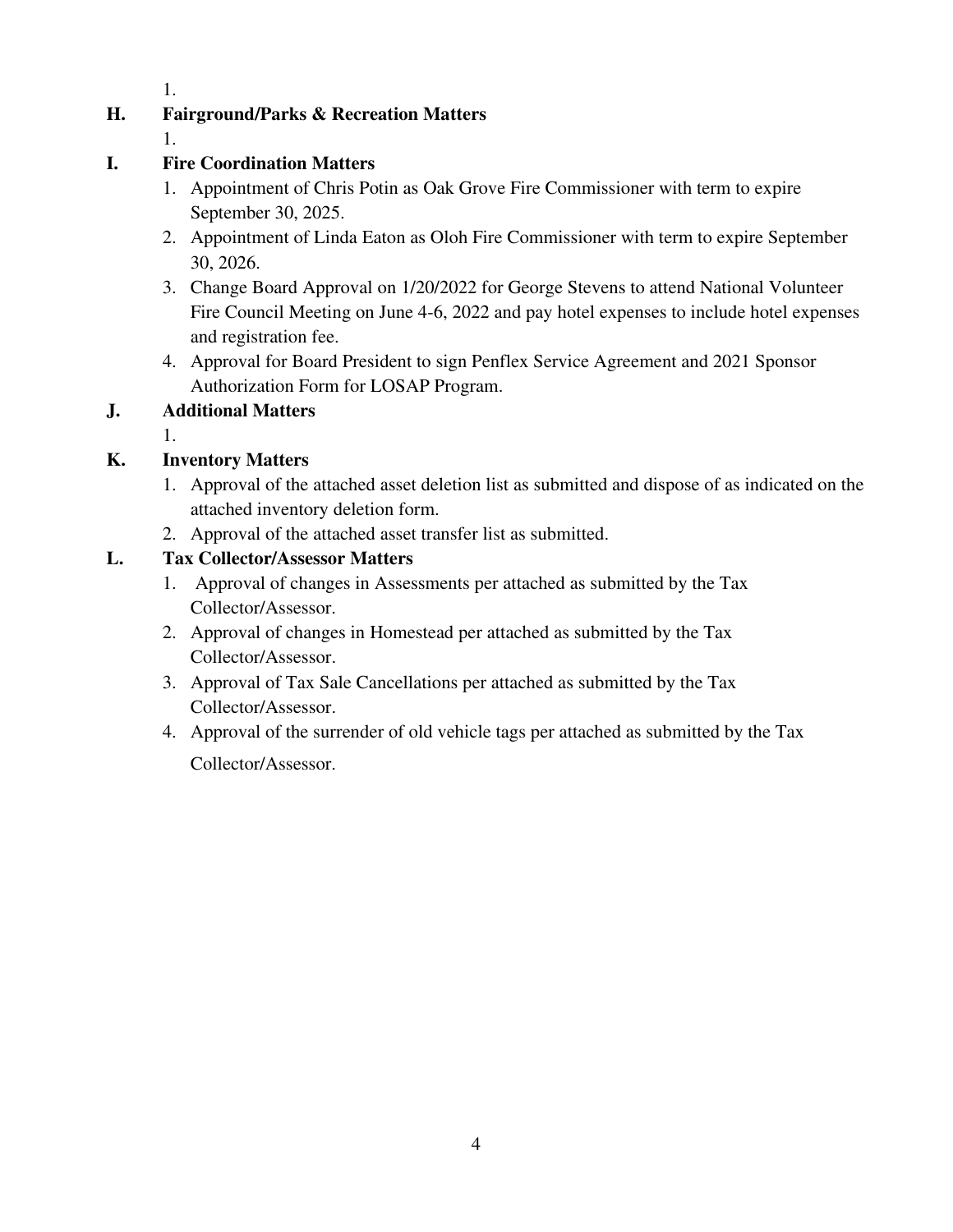# **Business Matters/Discussion Agenda Items:**

# **M. Planning Matters**

**N.** 

**D.** 

|    |                                                                                                                                                   | 17, 2013. This is in District 3, Pecan Hills area. | Approval of the finding that the Right of Way deed and legal documents have not been<br>completed regarding the acceptance of Chloe Drive. This road was accepted on October |  |  |
|----|---------------------------------------------------------------------------------------------------------------------------------------------------|----------------------------------------------------|------------------------------------------------------------------------------------------------------------------------------------------------------------------------------|--|--|
|    | <b>Motion</b>                                                                                                                                     | <b>Second</b>                                      | <b>Vote</b>                                                                                                                                                                  |  |  |
| 2. | Approval of the Board Attorney to proceed and complete the Right of Way deeds and legal<br>descriptions. This is in District 3, Pecan Hills area. |                                                    |                                                                                                                                                                              |  |  |
|    | <b>Motion</b>                                                                                                                                     | <b>Second</b>                                      | <b>Vote</b>                                                                                                                                                                  |  |  |
| 3. | Approval of the variance requested of the roadway standards for proposed Bridgewater<br>Subdivision in District 5 off MS Hwy 42.                  |                                                    |                                                                                                                                                                              |  |  |
|    | <b>Motion</b>                                                                                                                                     | <b>Second</b>                                      | <b>Vote</b>                                                                                                                                                                  |  |  |
| 4. |                                                                                                                                                   | private development in District 5 off MS Hwy 42.   | Approval to file the plat for Bridgewater Subdivision for "filing purposes only". This is a                                                                                  |  |  |
| 5. | <b>Motion</b><br>in District 5.                                                                                                                   | <b>Second</b>                                      | <b>Vote</b><br>Discussion of Stuart Road Extension, a nine lot subdivision located off Stuart Road located                                                                   |  |  |
|    | <b>Motion</b>                                                                                                                                     | <b>Second</b>                                      | <b>Vote</b>                                                                                                                                                                  |  |  |
| 6. | Discussion of a Commercial Structure located Oak Grove Road and Cox Avenue<br>(Sandoval Properties) located in District 1.                        |                                                    |                                                                                                                                                                              |  |  |
|    |                                                                                                                                                   | <b>Second</b>                                      |                                                                                                                                                                              |  |  |